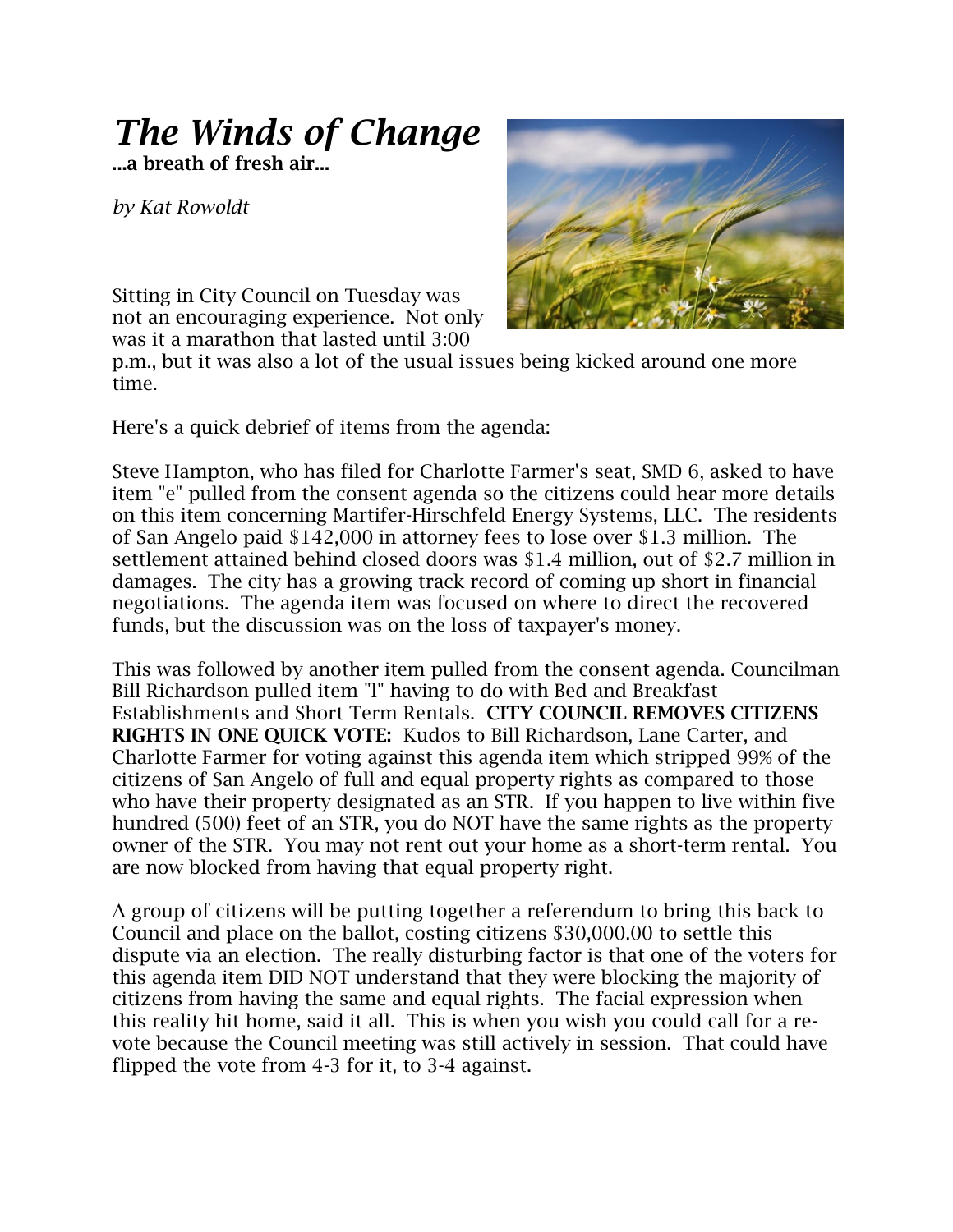This was the fun we had just getting out of the consent agenda. It was going to be a long day. Now on to the scheduled fun.

Trash Talking Again! Yes, again! Operations Director Shane Kelton brought before the Council the proposed amendment to the trash contract. We will continue to have once a week trash pickup with an alternating secondary service. One week re-cycle, the following week bulk pick up. Councilman Lane Carter wanted to wait on giving the final vote until he could discuss this option with his constituents, which I appreciate as a member of his district. Carter and one other (missed the hand) voted against the proposed change for this reason. It passed 5-2.

The next highly debated topic was dogs - the dog pound that is! The proposed agenda item was to contract with Concho Valley PAWS to manage animal shelter adoptions for \$60,000.00 a year. Neighborhood Services Assistant Director, James Flores, stated that this would allow him to focus his manpower on animal control by doing this. There were a variety of discussions around this topic. It ended with a 5-2 vote, with Morrison and Richardson voting against it.

Boat Races! The Lucas Oil Drag Boat Racing Series asked to negotiate directly with the city for the use of Lake Nasworthy - one or two times a year. This will cut the Chamber of Commerce out of this event, impacting their budget. The short discussion ended with a unanimous vote of approval.

Interstate 27! A unanimous vote in support of a resolution supporting the extension of Interstate 27 through San Angelo. The drug lords in Mexico are thrilled that our tax dollars are being spent to expedite the transport of their drugs, sex slaves, and illegals.

The regular agenda wrapped with the report that we are \$311,000.00 short in Sales Tax revenue, but we have high hopes of that turning around soon. Gee...

Tired, sore back from sitting so long, and discouraged at the way several of the votes went at City Council, I left still hoping to find a Donald/Donna Trump to turn our City around. We have been headed in the wrong direction for a long time.

The following day, Brenda Gunter, candidate for Mayor of San Angelo, attended the San Angelo Pachyderm Club luncheon. Fred Contreras, President of the Club, introduced Ms. Gunter to the group. Her very brief comments piqued my interest in finding out more about her. It was announced later during the meeting that she was scheduled to be the guest speaker on Thursday at the John Birch Society (JBS) meeting. I decided to attend the event.